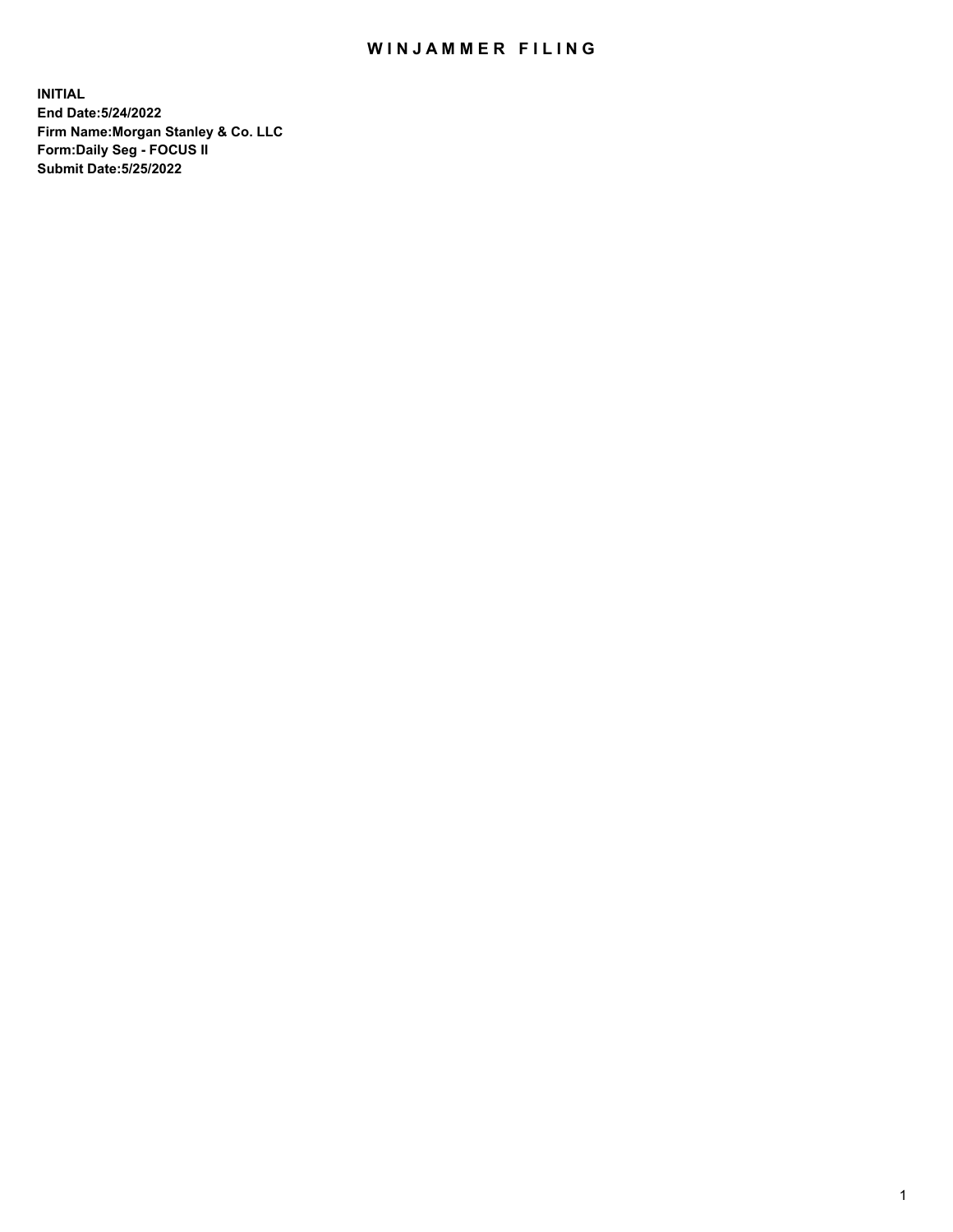**INITIAL End Date:5/24/2022 Firm Name:Morgan Stanley & Co. LLC Form:Daily Seg - FOCUS II Submit Date:5/25/2022 Daily Segregation - Cover Page**

| Name of Company                                                                                                                                                                                                                                                                                                                | Morgan Stanley & Co. LLC                               |  |
|--------------------------------------------------------------------------------------------------------------------------------------------------------------------------------------------------------------------------------------------------------------------------------------------------------------------------------|--------------------------------------------------------|--|
| <b>Contact Name</b>                                                                                                                                                                                                                                                                                                            | <b>Ikram Shah</b>                                      |  |
| <b>Contact Phone Number</b>                                                                                                                                                                                                                                                                                                    | 212-276-0963                                           |  |
| <b>Contact Email Address</b>                                                                                                                                                                                                                                                                                                   | Ikram.shah@morganstanley.com                           |  |
| FCM's Customer Segregated Funds Residual Interest Target (choose one):<br>a. Minimum dollar amount: ; or<br>b. Minimum percentage of customer segregated funds required:% ; or<br>c. Dollar amount range between: and; or<br>d. Percentage range of customer segregated funds required between:% and%.                         | 235,000,000<br><u>0</u><br>0 <sup>0</sup><br><u>00</u> |  |
| FCM's Customer Secured Amount Funds Residual Interest Target (choose one):<br>a. Minimum dollar amount: ; or<br>b. Minimum percentage of customer secured funds required:% ; or<br>c. Dollar amount range between: and; or<br>d. Percentage range of customer secured funds required between:% and%.                           | 140,000,000<br><u>0</u><br><u>00</u><br>00             |  |
| FCM's Cleared Swaps Customer Collateral Residual Interest Target (choose one):<br>a. Minimum dollar amount: ; or<br>b. Minimum percentage of cleared swaps customer collateral required:% ; or<br>c. Dollar amount range between: and; or<br>d. Percentage range of cleared swaps customer collateral required between:% and%. | 92,000,000<br><u>0</u><br><u>00</u><br>00              |  |

Attach supporting documents CH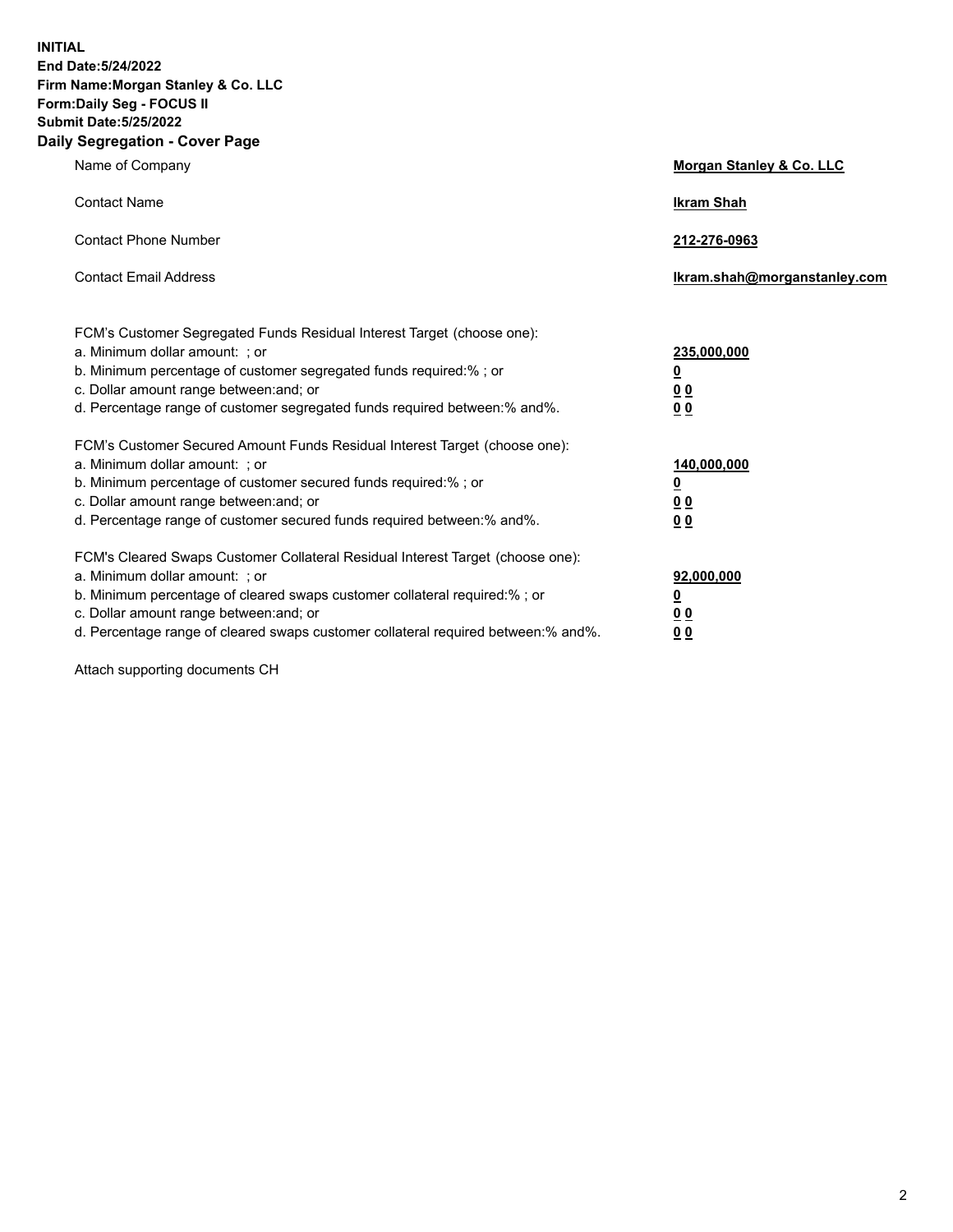## **INITIAL End Date:5/24/2022 Firm Name:Morgan Stanley & Co. LLC Form:Daily Seg - FOCUS II Submit Date:5/25/2022**

## **Daily Segregation - Secured Amounts**

|          | Foreign Futures and Foreign Options Secured Amounts<br>Amount required to be set aside pursuant to law, rule or regulation of a foreign | $0$ [7305]                                 |
|----------|-----------------------------------------------------------------------------------------------------------------------------------------|--------------------------------------------|
|          | government or a rule of a self-regulatory organization authorized thereunder                                                            |                                            |
| 1.       | Net ledger balance - Foreign Futures and Foreign Option Trading - All Customers                                                         |                                            |
|          | A. Cash                                                                                                                                 | 6,148,390,298 [7315]                       |
|          | B. Securities (at market)                                                                                                               | 2,863,256,612 [7317]                       |
| 2.       | Net unrealized profit (loss) in open futures contracts traded on a foreign board of trade                                               | 295,883,067 [7325]                         |
| 3.       | Exchange traded options                                                                                                                 |                                            |
|          | a. Market value of open option contracts purchased on a foreign board of trade                                                          | 33,448,311 [7335]                          |
|          | b. Market value of open contracts granted (sold) on a foreign board of trade                                                            | -21,115,817 [7337]                         |
| 4.       | Net equity (deficit) (add lines 1. 2. and 3.)                                                                                           | 9,319,862,471 [7345]                       |
| 5.       | Account liquidating to a deficit and account with a debit balances - gross amount                                                       | 198,684,301 [7351]                         |
|          | Less: amount offset by customer owned securities                                                                                        | -197,820,245 [7352]                        |
| 6.       | Amount required to be set aside as the secured amount - Net Liquidating Equity                                                          | 9,320,726,527 [7355]                       |
| 7.       | Method (add lines 4 and 5)<br>Greater of amount required to be set aside pursuant to foreign jurisdiction (above) or line               |                                            |
|          | 6.                                                                                                                                      | 9,320,726,527 [7360]                       |
|          | FUNDS DEPOSITED IN SEPARATE REGULATION 30.7 ACCOUNTS                                                                                    |                                            |
| 1.       | Cash in banks                                                                                                                           |                                            |
|          | A. Banks located in the United States                                                                                                   | 15,350,065 [7500]                          |
|          | B. Other banks qualified under Regulation 30.7                                                                                          | 282,577,996 [7520] 2                       |
|          |                                                                                                                                         | [7530]                                     |
| 2.       | <b>Securities</b>                                                                                                                       |                                            |
|          | A. In safekeeping with banks located in the United States                                                                               | <u>1,529,990,522</u> [7540]                |
|          | B. In safekeeping with other banks qualified under Regulation 30.7                                                                      | 131,966,979 [7560] 1                       |
|          |                                                                                                                                         | [7570]                                     |
| 3.       | Equities with registered futures commission merchants                                                                                   |                                            |
|          | A. Cash<br><b>B.</b> Securities                                                                                                         | 31,768,605 [7580]                          |
|          | C. Unrealized gain (loss) on open futures contracts                                                                                     | $0$ [7590]<br>-2,987,821 [7600]            |
|          | D. Value of long option contracts                                                                                                       | $0$ [7610]                                 |
|          | E. Value of short option contracts                                                                                                      | 0 [7615] 28,780,784                        |
| 4.       | Amounts held by clearing organizations of foreign boards of trade                                                                       |                                            |
|          | A. Cash                                                                                                                                 | $0$ [7640]                                 |
|          | <b>B.</b> Securities                                                                                                                    | <u>0</u> [7650]                            |
|          | C. Amount due to (from) clearing organization - daily variation                                                                         | $0$ [7660]                                 |
|          | D. Value of long option contracts                                                                                                       | $0$ [7670]                                 |
|          | E. Value of short option contracts                                                                                                      | 0 [7675] 0 [7680]                          |
| 5.       | Amounts held by members of foreign boards of trade                                                                                      |                                            |
|          | A. Cash                                                                                                                                 | 6,121,212,052 [7700]                       |
|          | <b>B.</b> Securities                                                                                                                    | 1,201,299,111 [7710]                       |
|          | C. Unrealized gain (loss) on open futures contracts                                                                                     | 298,870,887 [7720]                         |
|          | D. Value of long option contracts                                                                                                       | 33,448,311 [7730]                          |
|          | E. Value of short option contracts                                                                                                      | <u>-21,115,817</u> [7735] <u>7.</u>        |
|          |                                                                                                                                         | $[7740]$                                   |
| 6.       | Amounts with other depositories designated by a foreign board of trade                                                                  | $0$ [7760]                                 |
| 7.<br>8. | Segregated funds on hand<br>Total funds in separate section 30.7 accounts                                                               | $0$ [7765]                                 |
| 9.       | Excess (deficiency) Set Aside for Secured Amount (subtract line 7 Secured Statement                                                     | 9,622,380,890 [7770]<br>301,654,363 [7380] |
|          | Page 1 from Line 8)                                                                                                                     |                                            |
|          |                                                                                                                                         |                                            |

- 10. Management Target Amount for Excess funds in separate section 30.7 accounts **140,000,000** [7780]
- 11. Excess (deficiency) funds in separate 30.7 accounts over (under) Management Target **161,654,363** [7785]

Less: amount offset by customer owned securities **-197,820,245** [7352] **864,056** [7354] **9,320,726,527** [7355]

## **9,320,726,527** [7360]

B. Other banks qualified under Regulation 30.7 **282,577,996** [7520] **297,928,061**

B. In safekeeping with other banks qualified under Regulation 30.7 **131,966,979** [7560] **1,661,957,501**

E. Value of short option contracts **0** [7615] **28,780,784** [7620]

 E. Value of short option contracts **-21,115,817** [7735] **7,633,714,544 301,654,363** [7380]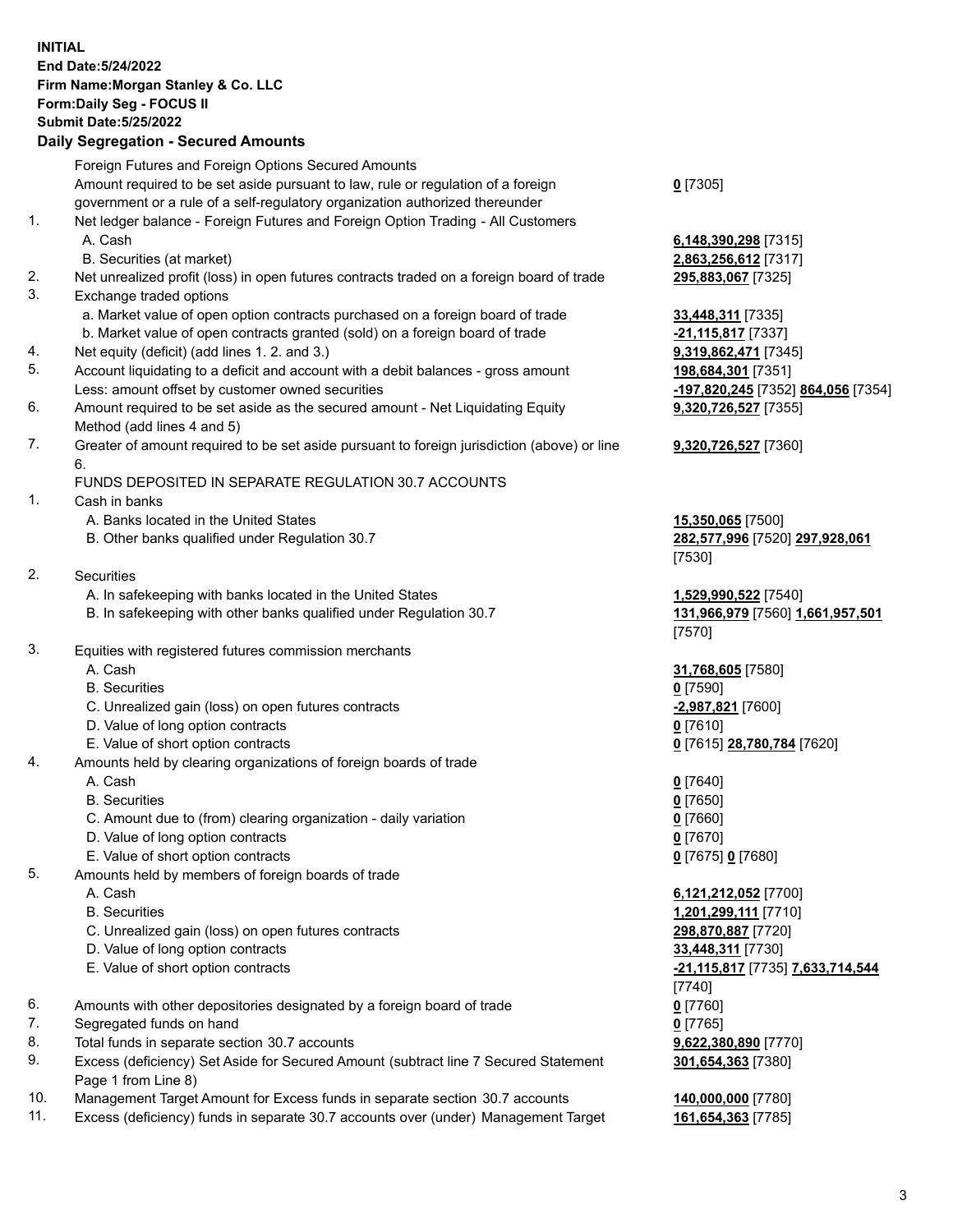**INITIAL End Date:5/24/2022 Firm Name:Morgan Stanley & Co. LLC Form:Daily Seg - FOCUS II Submit Date:5/25/2022 Daily Segregation - Segregation Statement** SEGREGATION REQUIREMENTS(Section 4d(2) of the CEAct) 1. Net ledger balance A. Cash **20,778,494,968** [7010] B. Securities (at market) **8,984,710,543** [7020] 2. Net unrealized profit (loss) in open futures contracts traded on a contract market **-2,340,994,946** [7030] 3. Exchange traded options A. Add market value of open option contracts purchased on a contract market **3,273,664,922** [7032] B. Deduct market value of open option contracts granted (sold) on a contract market **-2,412,482,120** [7033] 4. Net equity (deficit) (add lines 1, 2 and 3) **28,283,393,367** [7040] 5. Accounts liquidating to a deficit and accounts with debit balances - gross amount **593,720,898** [7045] Less: amount offset by customer securities **-589,897,835** [7047] **3,823,063** [7050] 6. Amount required to be segregated (add lines 4 and 5) **28,287,216,430** [7060] FUNDS IN SEGREGATED ACCOUNTS 7. Deposited in segregated funds bank accounts A. Cash **3,066,725,871** [7070] B. Securities representing investments of customers' funds (at market) **0** [7080] C. Securities held for particular customers or option customers in lieu of cash (at market) **3,167,419,600** [7090] 8. Margins on deposit with derivatives clearing organizations of contract markets A. Cash **15,387,741,265** [7100] B. Securities representing investments of customers' funds (at market) **0** [7110] C. Securities held for particular customers or option customers in lieu of cash (at market) **5,660,132,379** [7120] 9. Net settlement from (to) derivatives clearing organizations of contract markets **369,853,466** [7130] 10. Exchange traded options A. Value of open long option contracts **3,273,664,922** [7132] B. Value of open short option contracts **-2,412,482,120** [7133] 11. Net equities with other FCMs A. Net liquidating equity **13,651,666** [7140] B. Securities representing investments of customers' funds (at market) **0** [7160] C. Securities held for particular customers or option customers in lieu of cash (at market) **0** [7170] 12. Segregated funds on hand **157,158,564** [7150] 13. Total amount in segregation (add lines 7 through 12) **28,683,865,613** [7180] 14. Excess (deficiency) funds in segregation (subtract line 6 from line 13) **396,649,183** [7190] 15. Management Target Amount for Excess funds in segregation **235,000,000** [7194]

16. Excess (deficiency) funds in segregation over (under) Management Target Amount Excess

**161,649,183** [7198]